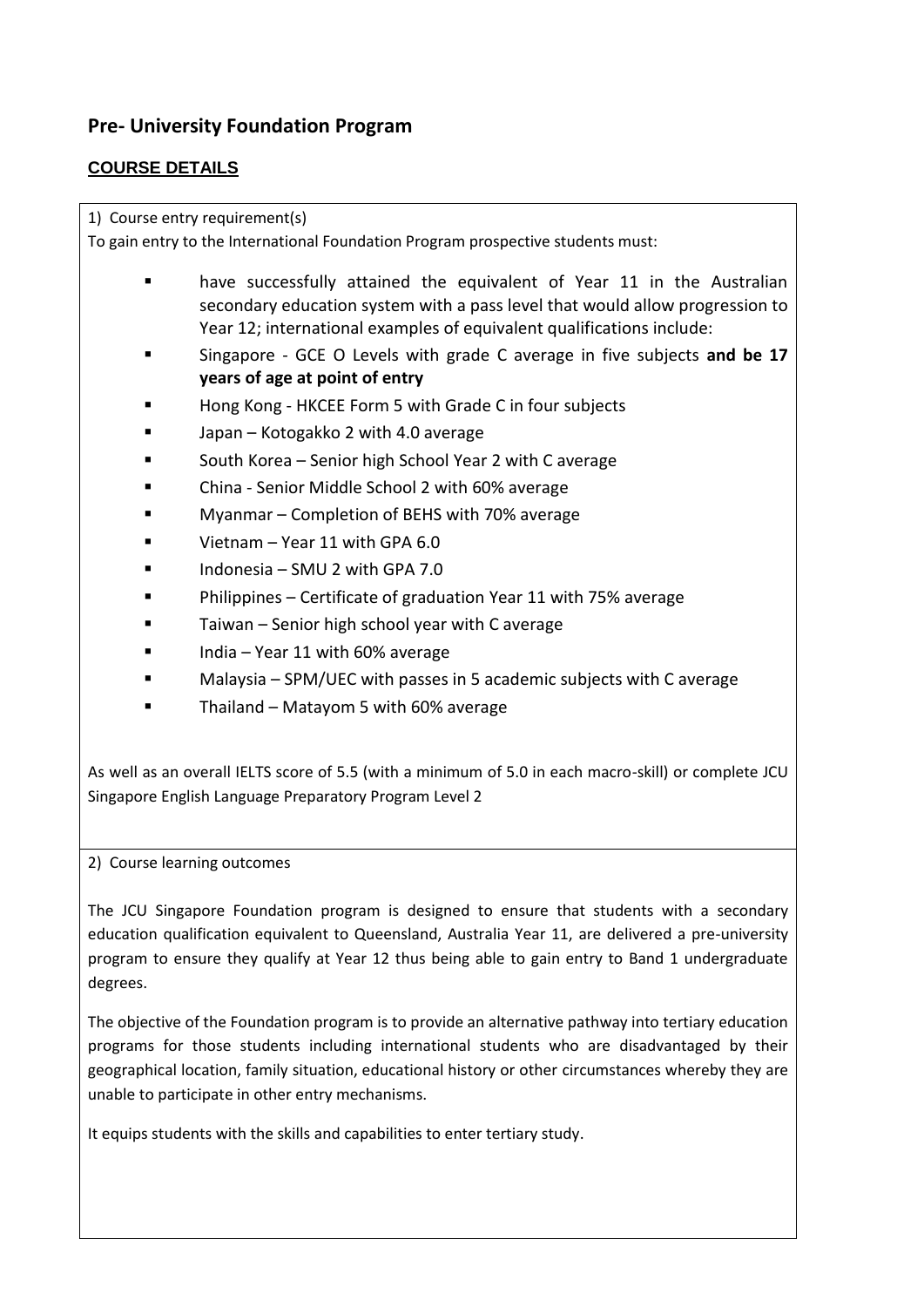3) Course schedule with modules and/or subjects

# COURSE STRUCTURE and Schematic TEACHING Block:

| <b>Term</b>              | <b>Requirement</b> | <b>Lecture</b>                                  | <b>Contact Hours</b> |
|--------------------------|--------------------|-------------------------------------------------|----------------------|
|                          |                    | FS0100 - English Fundamentals 1                 | 60                   |
|                          |                    | <b>FS0101 - Communication across cultures</b>   | 60                   |
| 1                        | Core Subjects      | FS0102 - Statistics                             | 60                   |
|                          |                    | FS0103 - Critical Thinking                      | 60                   |
|                          |                    | FS0104 - Introduction to Learning & Development | 60                   |
|                          |                    |                                                 |                      |
|                          |                    | <b>FS0200 - Introduction to Mathematics</b>     | 60                   |
|                          | Electives (to      | FS0201 - Economics                              | 60                   |
|                          | choose any 5       | FS0202 - Human Perspective on World Geography   | 60                   |
| $\overline{\phantom{a}}$ | subjects)          | FS0203 - Introduction to Information Technology | 60                   |
|                          |                    | FS0204 - English Fundamentals 2                 | 60                   |
|                          |                    | *FS0205-Chemistry                               | 60                   |

\*Chemistry is a pre-requisite to pursue a Degree in Business & Environmental Science.

\*Subjects are planned over two terms

### 4) Course Duration

| <b>DURATION</b> | <b>SESSIONS/WEEK</b>                                | <b>HOURS/SESSION</b>        | <b>TEACHING MODE</b>                                                                                              |
|-----------------|-----------------------------------------------------|-----------------------------|-------------------------------------------------------------------------------------------------------------------|
| 12 weeks        | 25 hours over 5<br>subjects as illustrated<br>above | 5 hours per day per<br>week | 1. Face-to-face teaching in class-room setting<br>2. Additional self-directed study as per subject<br>requirement |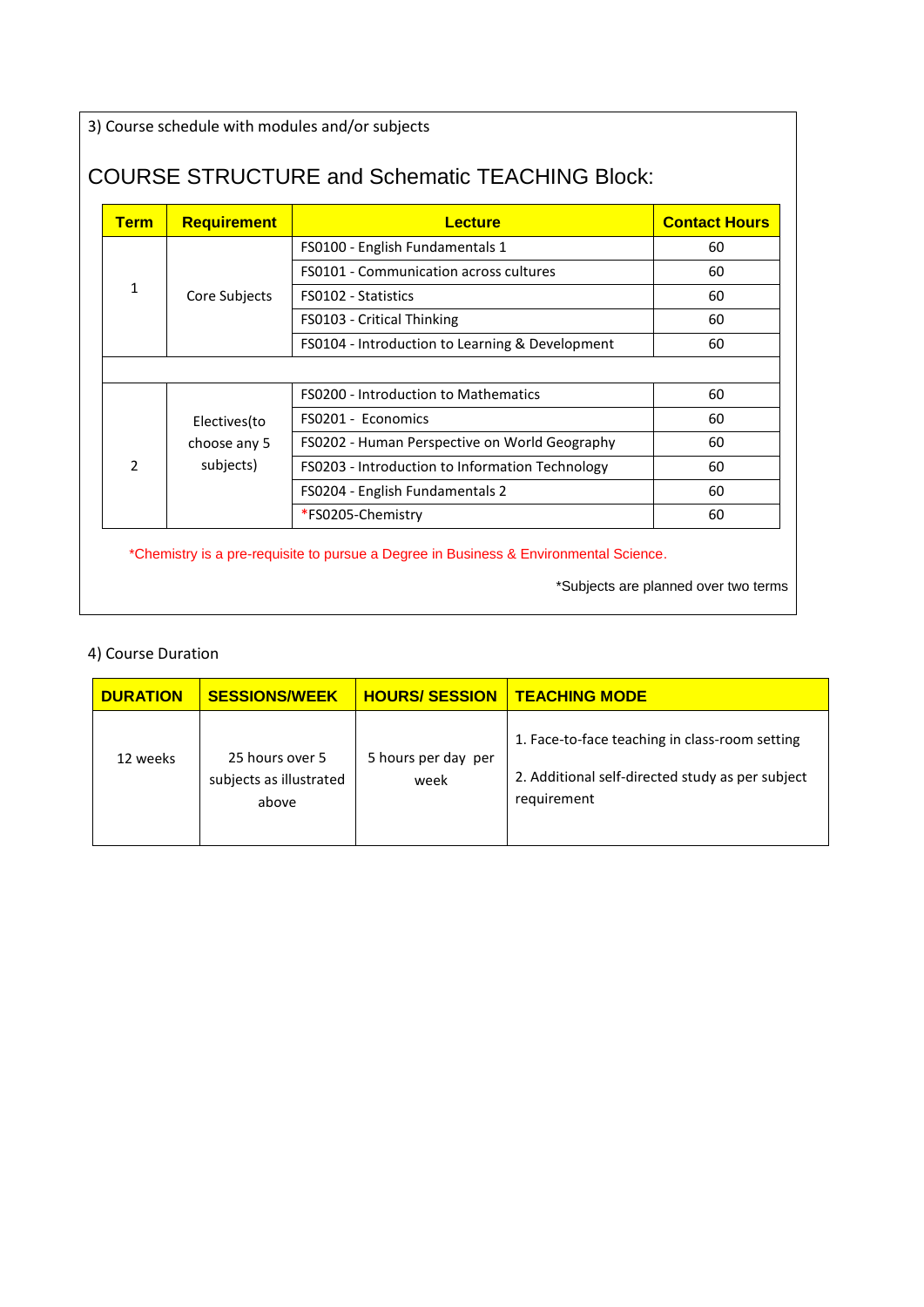5) Module synopses

# **FS0100 - English Fundamentals 1**

This module is designed to provide students with academic skills required to improve writing, speaking, reading and listening. The subject is designed for students who have basic knowledge in expressing their ideas in an academic structure. Through this subject, they will enhance their abilities to write, speak, listen and read as the contents include rephrasing, crediting the source, essay structures and organization, presentation skills and learning and reading techniques.

### **Learning Outcomes**

Upon completion of the module, a competent student should be able to:

- Use English effectively for class discussions.
- Conduct a research project in a systematic manner, writing a survey form to gather primary data for research assignments.
- Deliver a presentation with confidence and clarity using appropriate style.
- Appreciate the rationale and importance of academic integrity, thus avoiding plagiarism through the proper use of citation. Students will write and present a research project using APA referencing and language styles.
- Write a literary analysis exploring themes, characters and plots of a given text or movie.
- Understand and apply the techniques of coping with exams.
- Learn and appreciate the dynamics of teamwork.

# **FS0101 - Communication Across Cultures**

This subject provides a basic knowledge of the cultural and organisational frameworks within which international business is conducted. It adopts a multi-disciplinary approach to introduce students to important issues and challenges in managing cultural diversity in the workplace. Conceptual and theoretical frameworks are used to develop an understanding of the ways in which cultures differ and how such differences impact on organizations.

- Demonstrate an understanding of the theoretical frameworks and conceptual tools for describing the development of communications systems.
- Recognise 'communication' as an active production and negotiation of meanings, not just the transmission of information
- Understand the general concepts of culture its elements and those that can be applied to any crosscultural situation
- Analyse and explain the nature of cross cultural communication
- Demonstrate an analytical understanding of how culture influences communication and management examining theoretical frameworks and empirical research results
- Develop an ability to understand, predict and handle a variety of situations facing international managers when acting in a culturally diverse context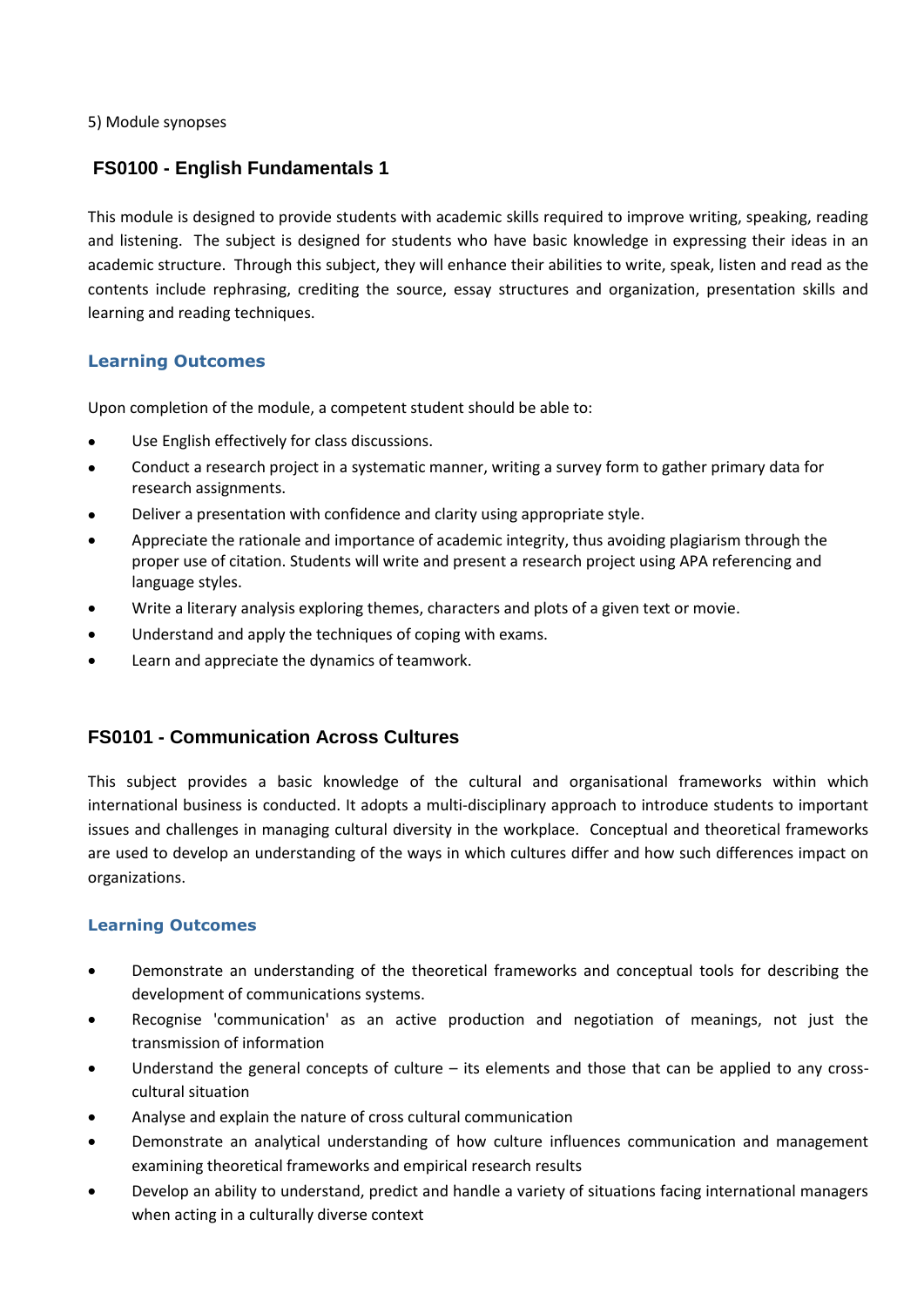# **FS0102 – Introduction to Statistics**

This subject promotes students' awareness of the importance of statistics in everyday life and to build up confidence in making effective use of introductory-level research, data analysis, and presentation skills. The aim is to provide students with the knowledge and skills to make effective use of methods of describing quantitative data through the use of graphical and numerical methods, interpretation of results and making decisions in both business and everyday life.

# **Learning Outcomes**

- Explain basic empirical concepts including reliability and validity; population and sample; correlation and causation; nominal, ordinal, interval and ratio levels of measurement; operational definitions
- Identify and apply the appropriate measure of central tendency to different levels of measurement
- Demonstrate ability to arrange data into pictorial and tabular formats for presentation and interpretation purposes
- Calculate, compare and interpret the three measures of central tendency mean, median and mode for both ungrouped and grouped data
- Organise, describe and present the kinds of data encountered in the social and behavioural sciences
- Use Microsoft Excel to record, sort, calculate and display frequency distributions, comparative percentages and comparative averages
- Create and interpret histograms, bar graphs, scatter plots and frequency polygons

# **FS0103 - Critical Thinking**

This subject prepares students for academic performance in disciplined, self-directed thinking through training in the use of strategies, skills, and conventions expected of suitably proficient readers and writers. Students will acquire skills to equip them in the recognition and avoidance of common errors in reasoning and to state, explain and apply criteria for developing and evaluating arguments. At the conclusion of the subject, students should also be able to explain and apply basic concepts and principles of inductive and deductive reasoning. The subject forms a basis for students progressing into any academic stream and provides a fundamental skills base that is applicable across disciplines.

- Demonstrate an understanding of critical and creative thinking skills and appropriately use strategies of critical and creative thinking
- Recognise various writing genre and demonstrate an ability to write reports, essays
- Explain the main point of a text using relevant details to support the explanation
- Differentiate fact from opinion
- Evaluate the reliability, accuracy, relevance and quality of texts by applying criteria and supporting evidence
- Make predictions and draw conclusions based on supporting evidence
- Recognise and understand logical fallacies
- Develop arguments and rebuttals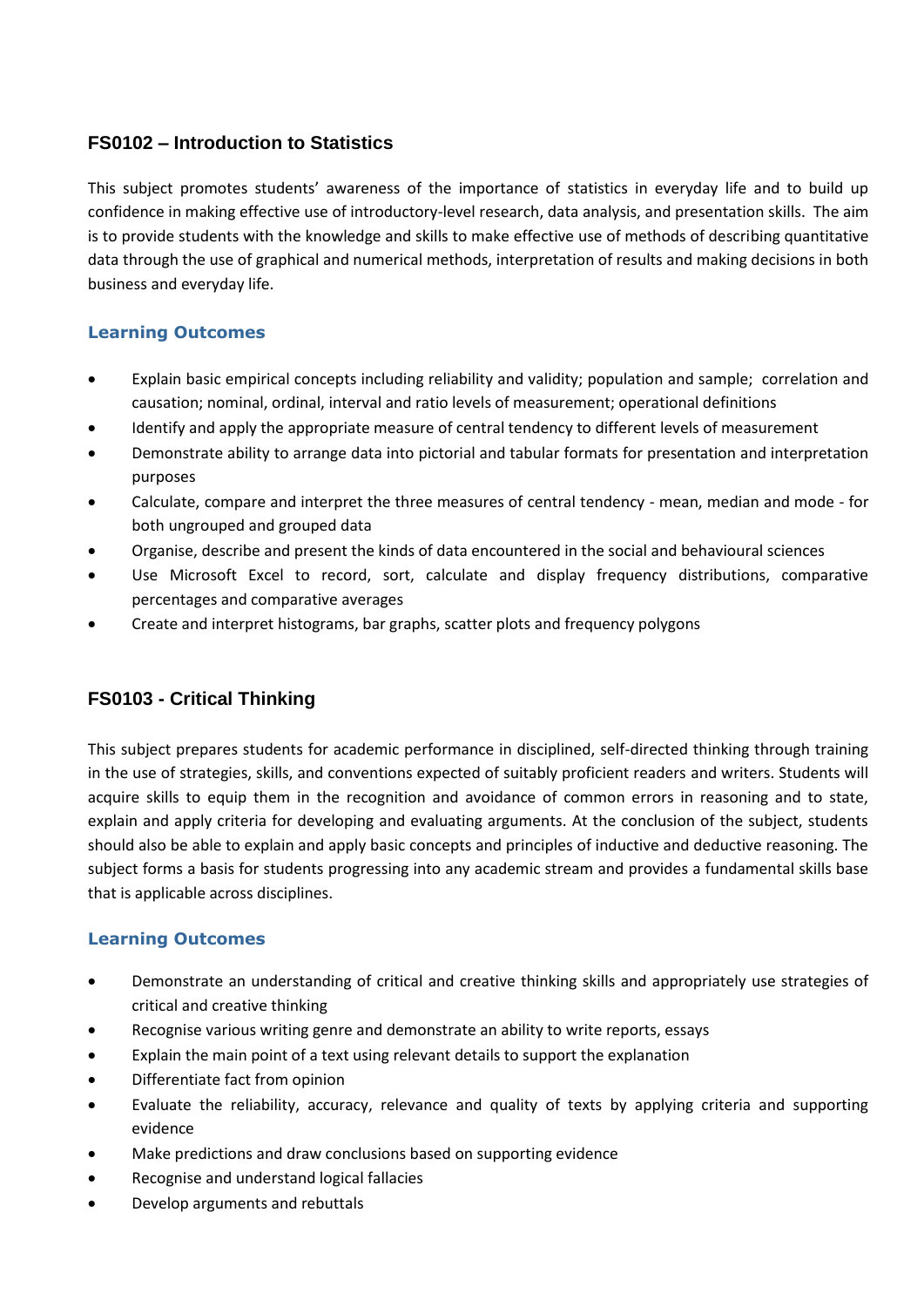# **FS0104 - Introduction to Learning and Development**

This subject equips students with skills required for successful learning in a tertiary or work environment. Enables learners to understand their preferred style of learning and to develop thinking tools and management strategies. It will introduce students to fundamental communication principles and techniques involved in researching, analysing and presenting information to relevant audiences.

### **Learning Outcomes**

- Understand the theory of multiple intelligences and develop their preferred and most effective learning styles
- In an effective way, organise their time, balance their commitments and manage their personal health and wellbeing
- Being able to take comprehensive notes and use a variety of rehearsal strategies
- Locate and identify community and university services and resources related to well-being
- Develop plans for researching a variety of topics using library, internet and other resource technologies
- Using APA referencing techniques, identify and evaluate relevant academic sources and effectively analyse and summarise academic texts and journals
- Learn to use various ways to stretch their memories to make it easier to learn and retrieve materials

# **FS0200 – Introduction to Mathematics**

This module is designed to provide students with basic mathematical knowledge and skills at the secondary level. The subject is designed for students with a very basic level of secondary mathematics. They will gain knowledge and skills in basic arithmetic, algebra, trigonometry, analytical geometry, and coordinate geometry.

### **Learning Outcomes**

On completion of this module, the student should be able to:

- Understand the fundamental of algebra, including factorization, substitution and transposition of both linear and non-linear equations.
- Understand the basic ratios, rates, and variation.
- Understand basic geometry, functions and graphs, linear relations and functions, basic curve sketching and polar coordinates.
- Understand basic trigonometry
- Apply the concept and learn to solve practical problems, including the use of electronics spreadsheet.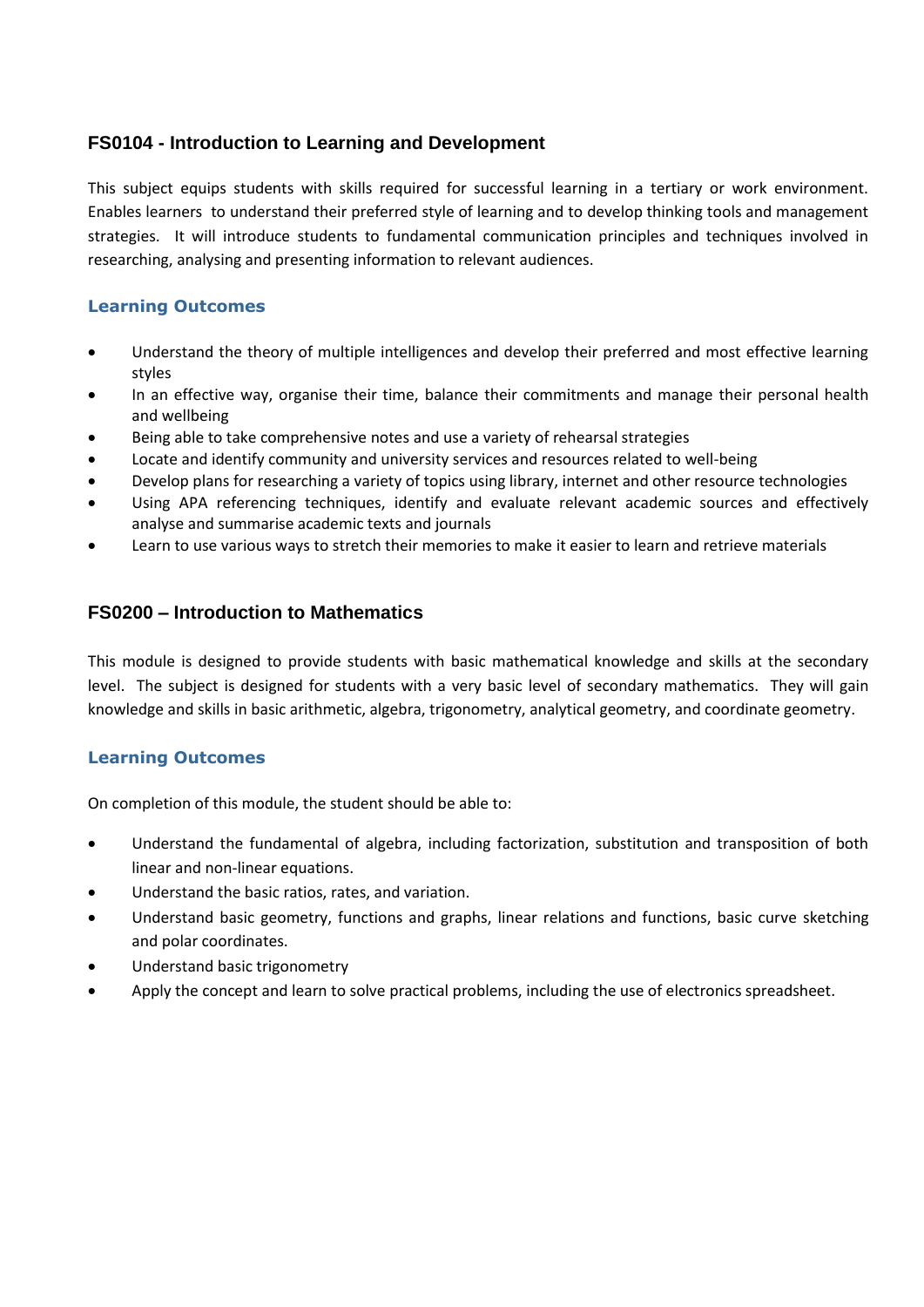# **FS0201 – Economics**

(1)Economics is the study of how people choose to use resources. Resources include the time and talent people have available, the land, buildings, equipment, and other tools on hand, and the knowledge of how to combine them to create useful products and services.

(2)The unit covers what is generally accepted as the subject area of fundamental economic theories, concepts and policies. Economic principles and concepts are applied in decision making in a business environment. An understanding of the general economic environment and its effect upon business organisations and their markets will be acquired at the end of the unit.

# **Learning Outcomes**

- Be made aware of the underlying economic principles in the conduct of business activity.
- Develop an understanding and appreciation of economic factors and forces underpinning business activity and decision making.
- Acquire knowledge of key decision making processes at the micro and macroeconomic level. Understand and appreciate the international context of business activity

# **FS0202 - Human Perspective on World Geography**

This subject introduces students to a broad examination of the relationship between human geography and the social sciences. Students will be able to appreciate the challenges facing the nation-state and our understanding of political community. Students will be exposed to a new spectrum with the increase in globalization, finance and culture. Many students will also appreciate the concept of environmentalism and its implications. Finally, students need to conceptualize the reshaping of places and their cultural and political identities in the wake of globalization and localism.

# **Learning Outcomes**

Students will understand the following ideas with reference to a world view:

- roles, purposes, concepts, and skills relevant to geography
- major features of the physical and human environments
- characteristics of developed and developing nations
- population characteristics, distribution, growth, and challenges
- environmental management and protection, and economic growth in the context of sustainable development
- food production and distribution
- the status of industrialization and urbanization
- interdependence of the developed and developing nations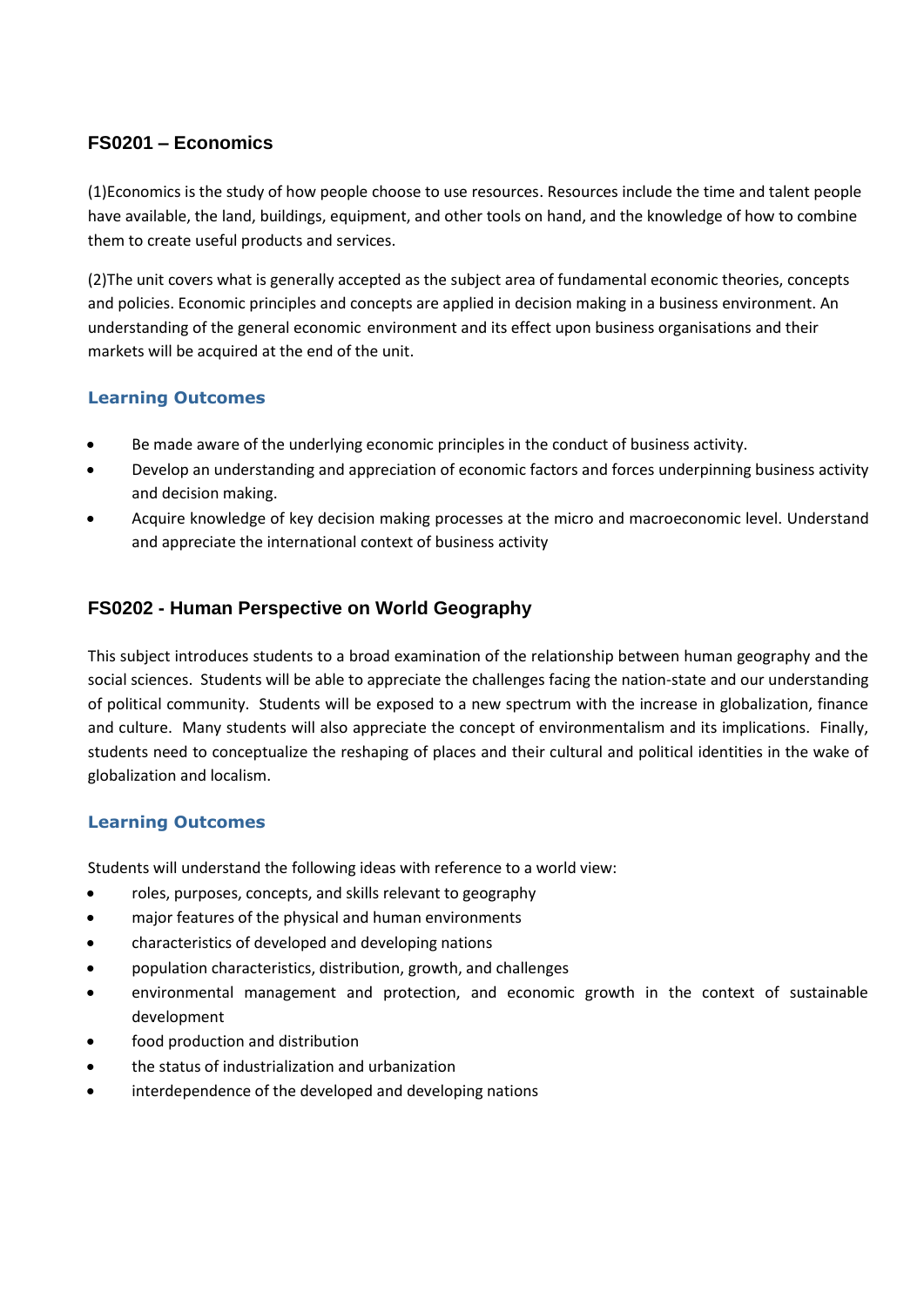# **FS0203 - Introduction to Information Technology**

The subject develops students' awareness of Information technology and how it is used between the physical and human environments in a constantly changing world. This subject aims to:

- Develop the IT abilities of students, such that they would understand and adapt to whatever IT environments that they might eventually be placed in
- Develop problem-solving skills in students through hands-on work
- Expose students to understanding and working on clients' needs, as well as communicating solutions in meeting these needs
- Expose students to and facilitate discussion on how IT can be used creatively and meaningfully
- Create an awareness and promote responsible use of IT, which includes IT security practices
- Equip students with leadership, teamwork, communication skills through experiencing team dynamics in groups

- 1. Understanding and application: upon completion of the subject, students will have the understanding of how IT works, and hands-on competence in applying them.
- 2. Problem solving: This involves the Identify-Analyse-Implement process. Students will be exposed to a given problem in a business context to apply this process to:
	- **IDENTIFY FOR SKIP IDENTIFY POSSIBLE PROBLEMS** and their root causes
	- Analyse for possible solutions that would best address clients' needs
	- Recommend the best possible solution, communicate it to the client and implement it
- 3. Communication: This learning outcome focuses on communication with the client involving the results of problem solving, which can include content of a technical or business nature.
- 4. Worldviews: In a world where new information technologies constantly change how people live and do business, students are exposed to and encouraged to critically think about:
	- **How IT** is being used in organisations, businesses and daily life
	- How would one adapt to changes in the IT landscape at work and in daily living, even as IT continues to evolve and grow continuously
	- What is right and wrong in the cyberspace, and how each individual student will make a decision on it
	- How culture and communications are impacted by IT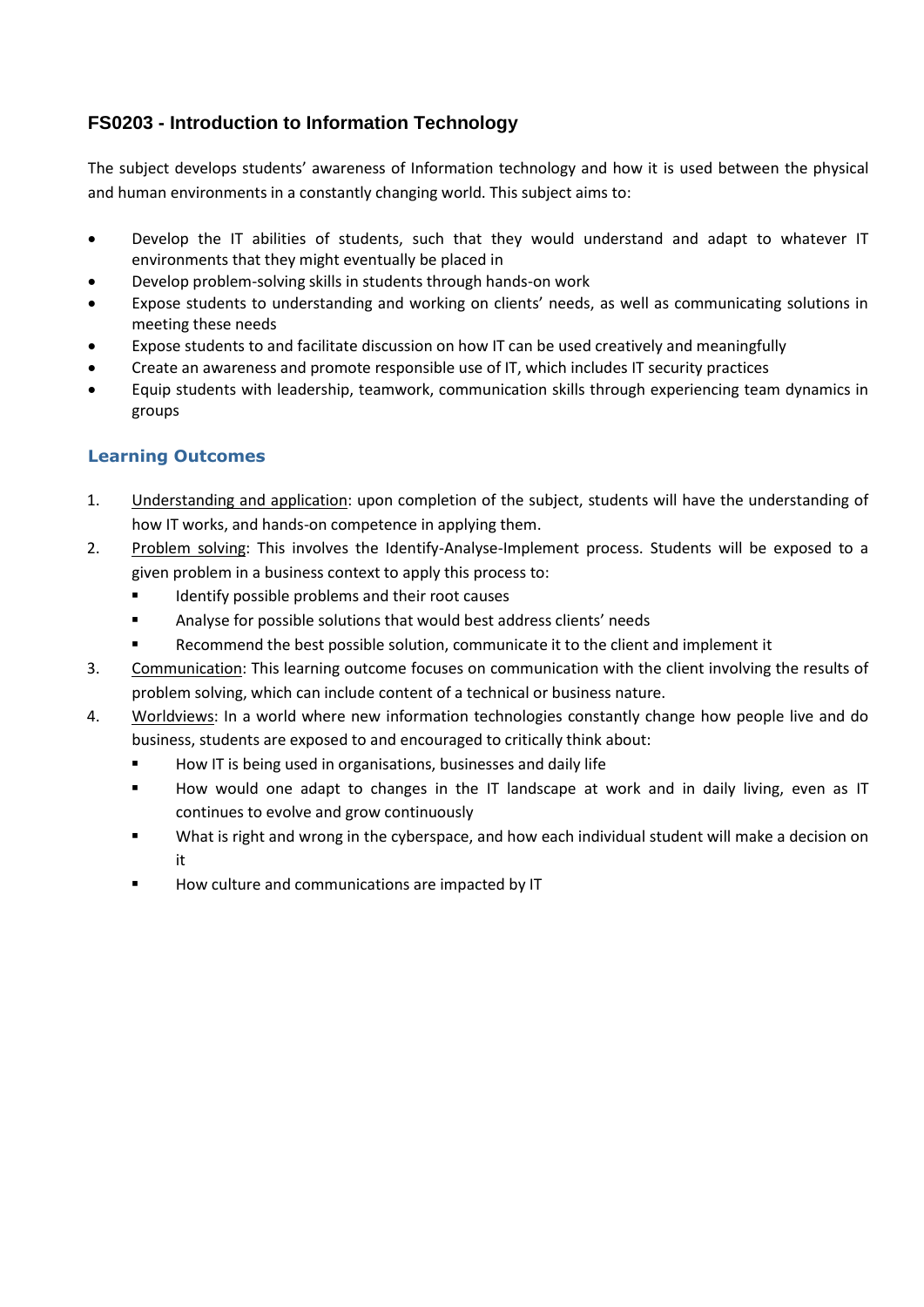# **FS0204 - English Fundamentals 2**

This subject provides students with a clearer understanding of communication and the importance of it across different cultures. It also provides an opportunity for students to identify the different types of leadership qualities as well as the importance of team work. Interview skills, writing cover letters as well as resumes and presentations are also part of its curriculum.

# **Learning Outcomes**

- Understand key concepts of communication and the communication process;
- Describe theories, models and principles underpinning various forms of communication;
- Develop cultural and social research skills to appreciate cultural diversities;
- Develop listening, speaking reading and writing skills through writing essays, assignments and presentations.
- Understand interview skills and how to write a cover letter accompanied by resume.
- Develop critical and analytical skills through planning and writing a formal business plan.

# **FS0205 - Preparatory Chemistry**

The subject is designed and encourages students to solve problems in an evaluative and critical manner. At the end of the subject students should have the ability to generate, calculate, interpret and communicate numerical information in ways appropriate to the given discipline. Students will be exposed to the use of periodic table; stoichiometry; bonding; acids and bases; kinetics; chemical equilibrium; chemistry and energy; redox reactions; carbon compounds to enhance their knowledge of Chemistry.

- to motivate students to think critically, to analyse and evaluate claims, evidence and arguments and to reason and deploy evidence clearly and logically
- to acquaint students with basic chemical principles and terminology
- to give students an appreciation of the central relevance in science of the discipline of chemistry;
- to promote individual and independent work
- to prepare students with limited background in the discipline to be able to undertake level 1 chemistry.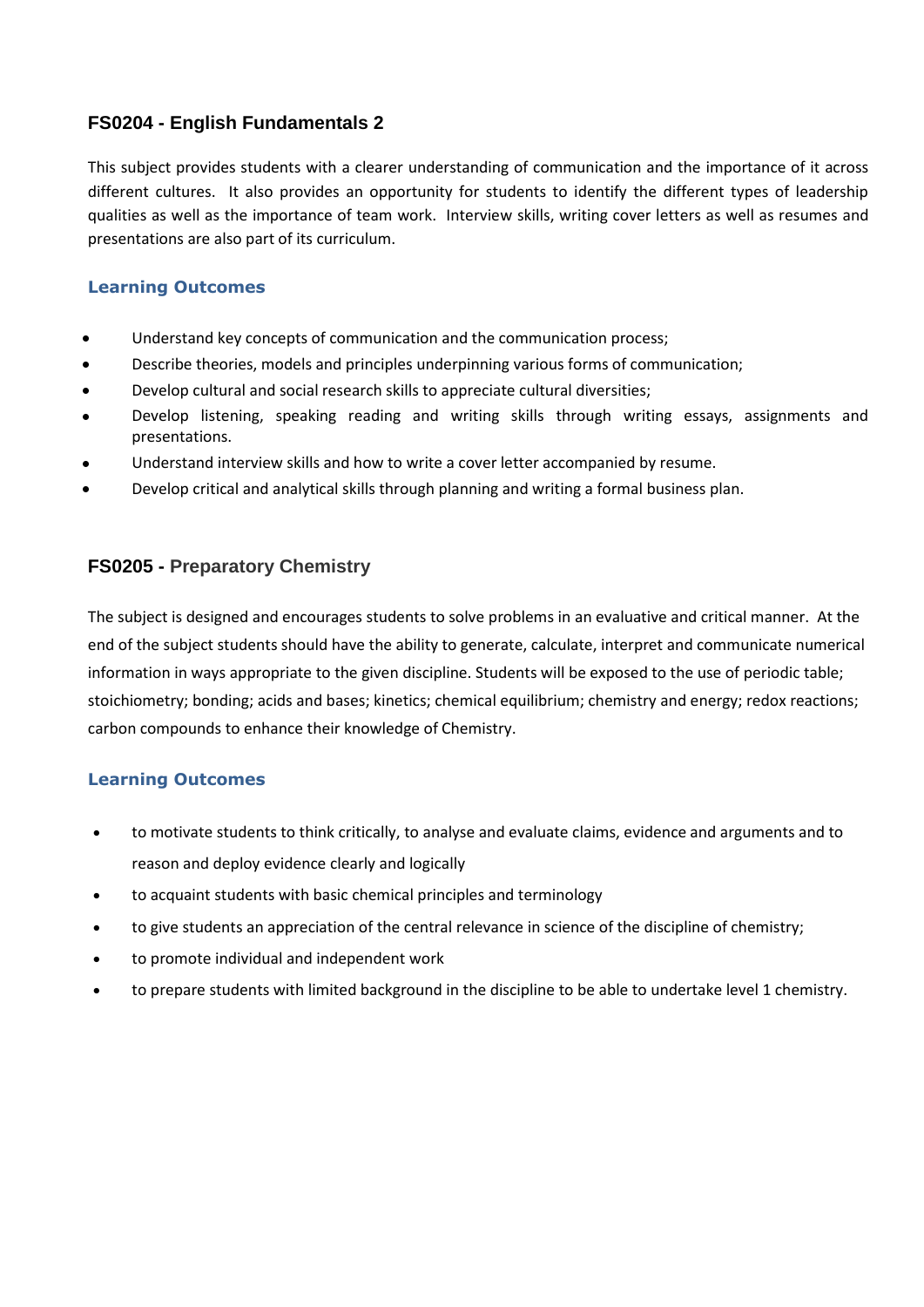# **SUMMARY OF ASSESSMENT CRITERIA-PROPOSED**

#### **FS0100-English Fundamentals 1**

#### **Assessment Summary**

A summary of the assessable items is provided in the table below. Assessment details are presented later in this subject outline.

| <b>Assessment</b>         |            | Due date | <b>Weight</b> | Non/Invigilated* |
|---------------------------|------------|----------|---------------|------------------|
| 1. Book Review            | indicative | Week 6   | 20%           | invigilated      |
| 2. Group Research Project | indicative | Week 9   | 30%           |                  |
| 3. Examination            |            | TBA      | 50%           | Invigilated      |

\* Invigilated assessment is assessment conducted in such a way that a member of staff of the University is thoroughly satisfied that the student is the author (including creator) of the work submitted for assessment.

#### **FS0101 Communication Across Cultures**

#### **Assessment Summary**

A summary of the assessable items is provided in the table below. Assessment details are presented later in this subject outline.

| <b>Assessment</b>              |            | Due date   | Weight | Non/Invigilated* |
|--------------------------------|------------|------------|--------|------------------|
| 1. Reflection Paper            | indicative | Week 6     | 20%    |                  |
| 2. Group Research Presentation | indicative | Week 8     | 30%    | Invigilated      |
| 3. Examination                 |            | <b>TBA</b> | 50%    | Invigilated      |

Invigilated assessment is assessment conducted in such a way that a member of staff of the University is thoroughly satisfied that the student is the author (including creator) of the work submitted for assessment.

### **FS0102 Statistics**

#### **Assessment Summary**

A summary of the assessable items is provided in the table below. Assessment details are presented later in this subject outline. Relevant statistical formulas and tables will be provided during the tests and examination.

| <b>Assessment</b> |            | Due date | <b>Weight</b> | Non/Invigilated* |
|-------------------|------------|----------|---------------|------------------|
| 1. Test 1         | indicative | Week 6   | 20%           | Invigilated      |
| 2. Test 2         | indicative | Week 10  | 30%           | Invigilated      |
| 4. Examination    |            | TBA      | 50%           | Invigilated      |

Invigilated assessment is assessment conducted in such a way that a member of staff of the University is thoroughly satisfied that the student is the author (including creator) of the work submitted for assessment.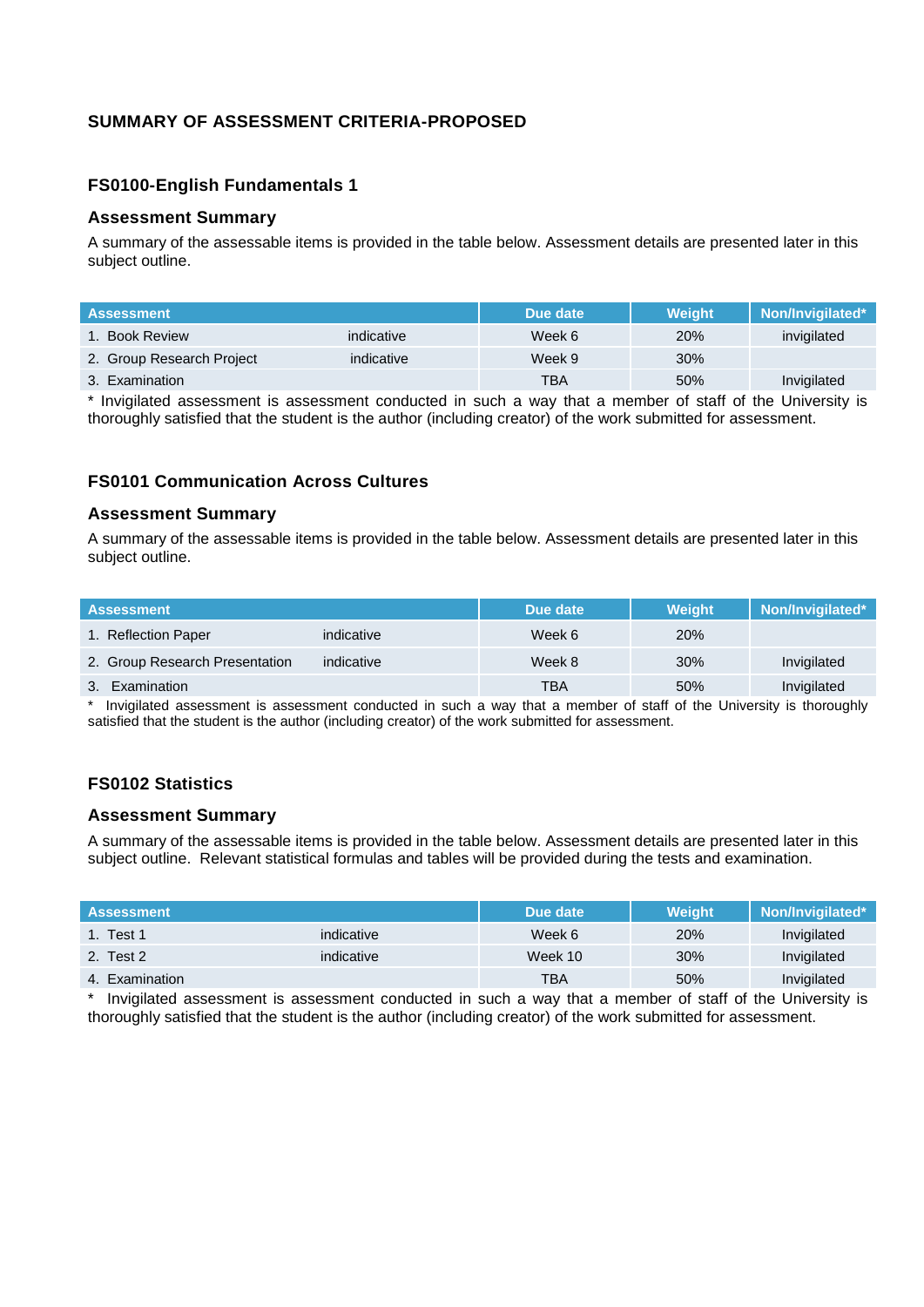### **FS0103 Critical Thinking**

#### **Assessment Summary**

A summary of the assessable items is provided in the table below. Assessment details are presented later in this subject outline.

| <b>Assessment</b>   |            | Due date     | <b>Weight</b> | Non/Invigilated* |
|---------------------|------------|--------------|---------------|------------------|
| <b>Blog Project</b> | indicative | Week 2,3,4,5 | 20%           | Non-invigilated  |
| 2. Class Test       | indicative | Week 6       | 30%           | Invigilated      |
| 4. Examination      |            | <b>TBA</b>   | 50%           | Invigilated      |

Invigilated assessment is assessment conducted in such a way that a member of staff of the University is thoroughly satisfied that the student is the author (including creator) of the work submitted for assessment.

#### **FS0104 Introduction to Learning & Development**

#### **Assessment Summary**

A summary of the assessable items is provided in the table below. Assessment details are presented later in this subject outline.

| <b>Assessment</b>     |            | Due date | Weight     | Non/Invigilated* |
|-----------------------|------------|----------|------------|------------------|
| 1. Written Assignment | indicative | Week 6   | <b>20%</b> |                  |
| 2. Group Presentation | indicative | Week 8   | 30%        | Invigilated      |
| 3. Examination        |            | TBA      | 50%        | Invigilated      |

\* Invigilated assessment is assessment conducted in such a way that a member of staff of the University is thoroughly satisfied that the student is the author (including creator) of the work submitted for assessment

#### **FS0200 Introduction to Mathematics**

#### **Assessment Summary**

Assessment will be based on assignment and the final examination at the end of the semester. The assignments are designed to help each student gauge his/her understanding of the material covered and should be considered an essential part of the subject.

A summary of the assessable items is provided in the table below. Assessment details are presented later in this subject outline.

| <b>Assessment</b>                                            |                          | Due date    | Weight | Non/Invigilated* |
|--------------------------------------------------------------|--------------------------|-------------|--------|------------------|
| 1 Tests:<br>Test 1(25%)<br>$\circ$<br>Test 2(25%)<br>$\circ$ | indicative<br>indicative | Week 6 & 10 | 50%    | Invigilated      |
| 2 Examination                                                |                          | <b>TBA</b>  | 50%    | Invigilated      |
| .                                                            |                          |             |        | .                |

Invigilated assessment is assessment conducted in such a way that a member of staff of the University is Assessment Summary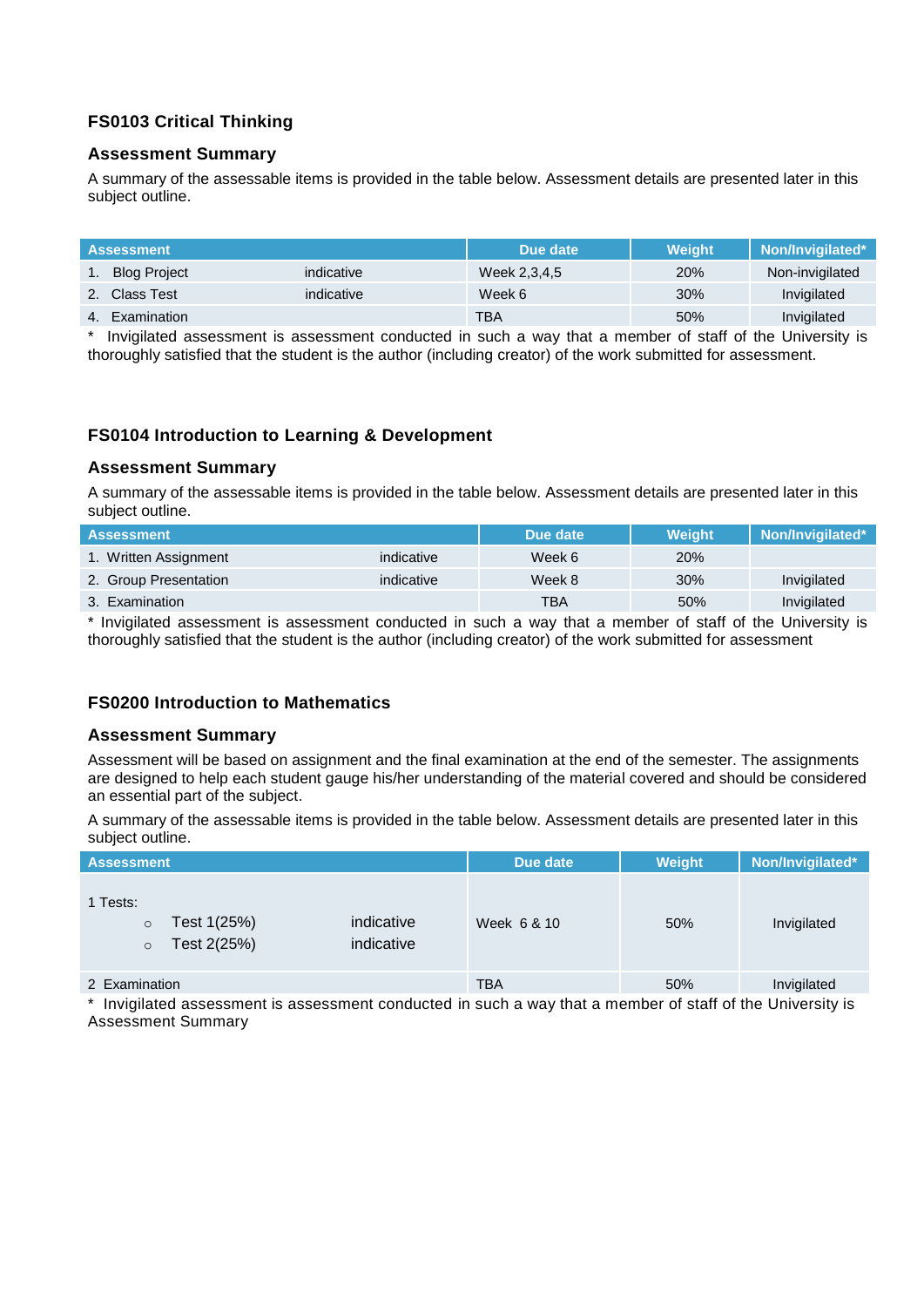### **FS0201 Economics**

A summary of the assessable items is provided in the table below. Assessment details are presented later in this subject outline.

| <b>Assessment</b> |            | <b>Due Date</b> | <b>Weight</b> | <b>Non/Invigilated</b> |
|-------------------|------------|-----------------|---------------|------------------------|
| 1. Class Test     | indicative | Week 5          | 20%           | Invigilated            |
| 2. Project/Video  | indicative | Week 11         | 30%           |                        |
| 3. Examination    |            | <b>TBA</b>      | 50%           | Invigilated            |

\* Invigilated assessment is assessment conducted in such a way that a member of staff of the University is thoroughly satisfied that the student is the author (including creator) of the work submitted for assessment.

### **FS0202 Human Perspective on World Geography**

#### **Assessment Summary**

A summary of the assessable items is provided in the table below. Assessment details are presented later in this subject outline.

| <b>Assessment</b> |            | Due date | <b>Weight</b> | Non/Invigilated* |
|-------------------|------------|----------|---------------|------------------|
| 1. Test           | indicative | Week 6   | 20%           | Invigilated      |
| 2. Presentation   | indicative | Week 9   | 30%           |                  |
| 3 Examination     |            | TBA      | 50%           | Invigilated      |

Invigilated assessment is assessment conducted in such a way that a member of staff of the University is thoroughly satisfied that the student is the author (including creator) of the work submitted for assessment.

# **FS0203 Introduction to Information Technology**

#### **Assessment Summary**

A summary of the assessable items is provided in the table below. Assessment details are presented later in this subject outline.

| <b>Assessment</b> |            | Due date   | <b>Weight</b> | Non/Invigilated* |
|-------------------|------------|------------|---------------|------------------|
| 1. Mid Term Test  | indicative | Week 6     | 20%           | Invigilated      |
| 2. Presentation   | indicative | Week 7     | 30%           |                  |
| 4. Examination    |            | <b>TBA</b> | 50%           | Invigilated      |

Invigilated assessment is assessment conducted in such a way that a member of staff of the University is thoroughly satisfied that the student is the author (including creator) of the work submitted for assessment.